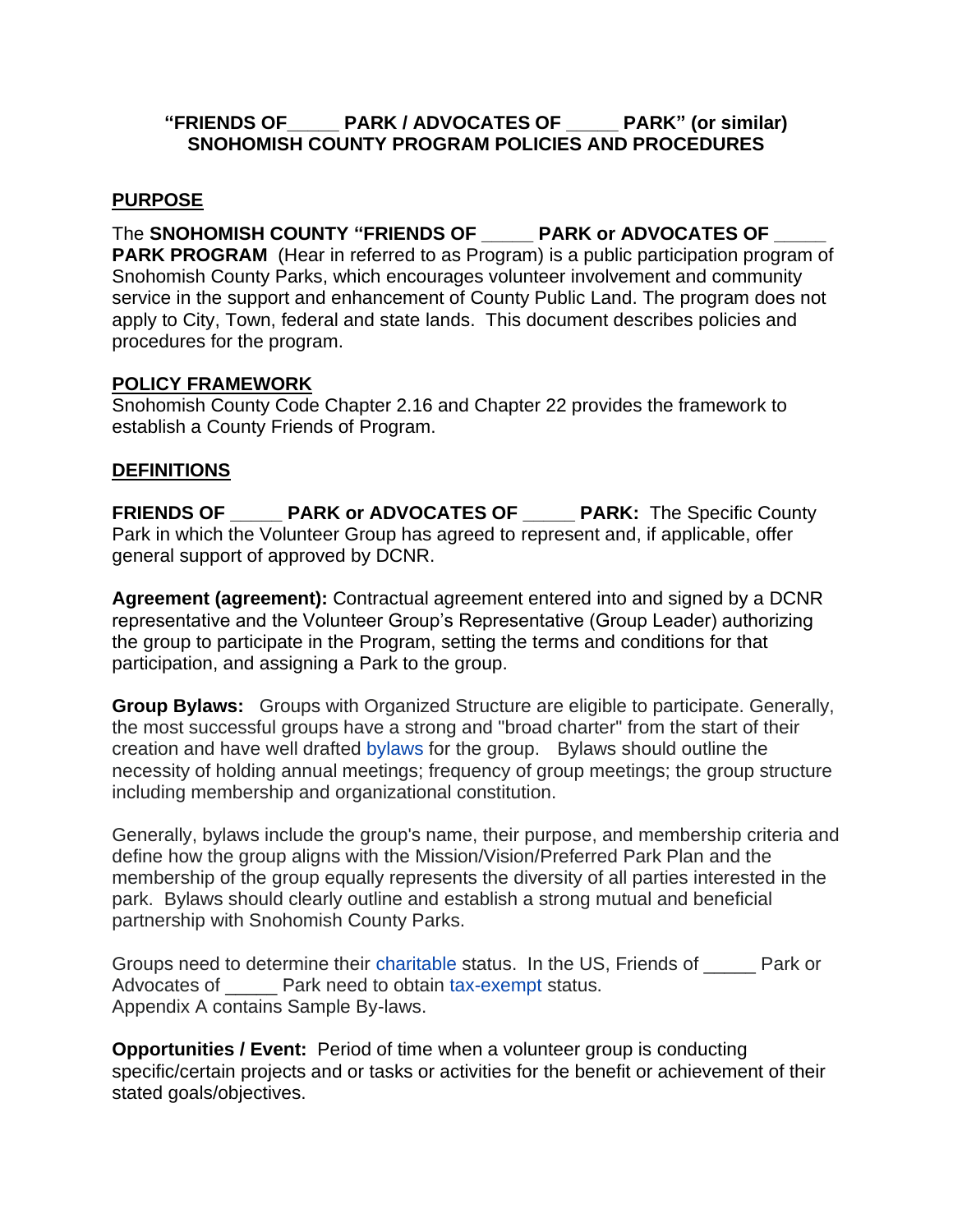**Parent/Guardian Informed Consent Registration:** Opportunities and or Service Events are submitted to DCNR in advance. DCNR reviews and approves the request, posting the opportunity on the Snohomish County Volunteer Management Portal. Registration by Participants and the legal parent or guardian of a minor volunteer (less than eighteen years of age), which informs the parent/guardian and volunteer of the risks associated with participation in the program, and in which the parent/guardian grants permission for the minor to participate in the program and agrees to hold Snohomish County harmless for any liability or damages resulting from participation in the program is required for each Service Opportunity.

**Participant Roster:** The Counties Volunteer Management system can generate reports pertaining to the Service Opportunity, such as: Service Event Names/Date/Time, names of participating volunteers, hours worked, quantitative data collected, and other relevant information.

**Program Coordinator:** DCNR employee who manages the program and provides liaison and support between DCNR and the Volunteer Group's Leader and Volunteers.

**Recognition Sign**: Placard fabricated and installed by DCNR, which includes the program logo and the name of the Volunteer Group involved.

**Registration:** An online Volunteer Management System where adult volunteers (eighteen years of age or older), are informed of the risks associated with participation in the program and their responsibility to conduct or obtain certain requirements prior to participation, and in which the volunteer agrees to accept the risks and hold Snohomish County harmless for any liability or damages resulting from participation in the program.

**Volunteer:** Person acting on their own behalf and participating in the Program.

### **POLICIES AND PROCEDURES**

- 1) Program Eligibility
	- a) Volunteer organizations/groups are eligible to participate in the program if DCNR is satisfied that the group will fulfill its obligation under the program in a safe and responsible manner and in harmony with the DCNR Mission/Vision and Master Plan and/or Preferred Plan for said Park.
	- b) Volunteer groups eligible to participate in the program may be individuals, families, civic and non-profit organizations, churches, service clubs, other organizations, and volunteers from commercial and private enterprises.
	- c) A volunteer group is not eligible to participate in the program if its name:
		- i) Endorses or opposes a particular candidate for public office;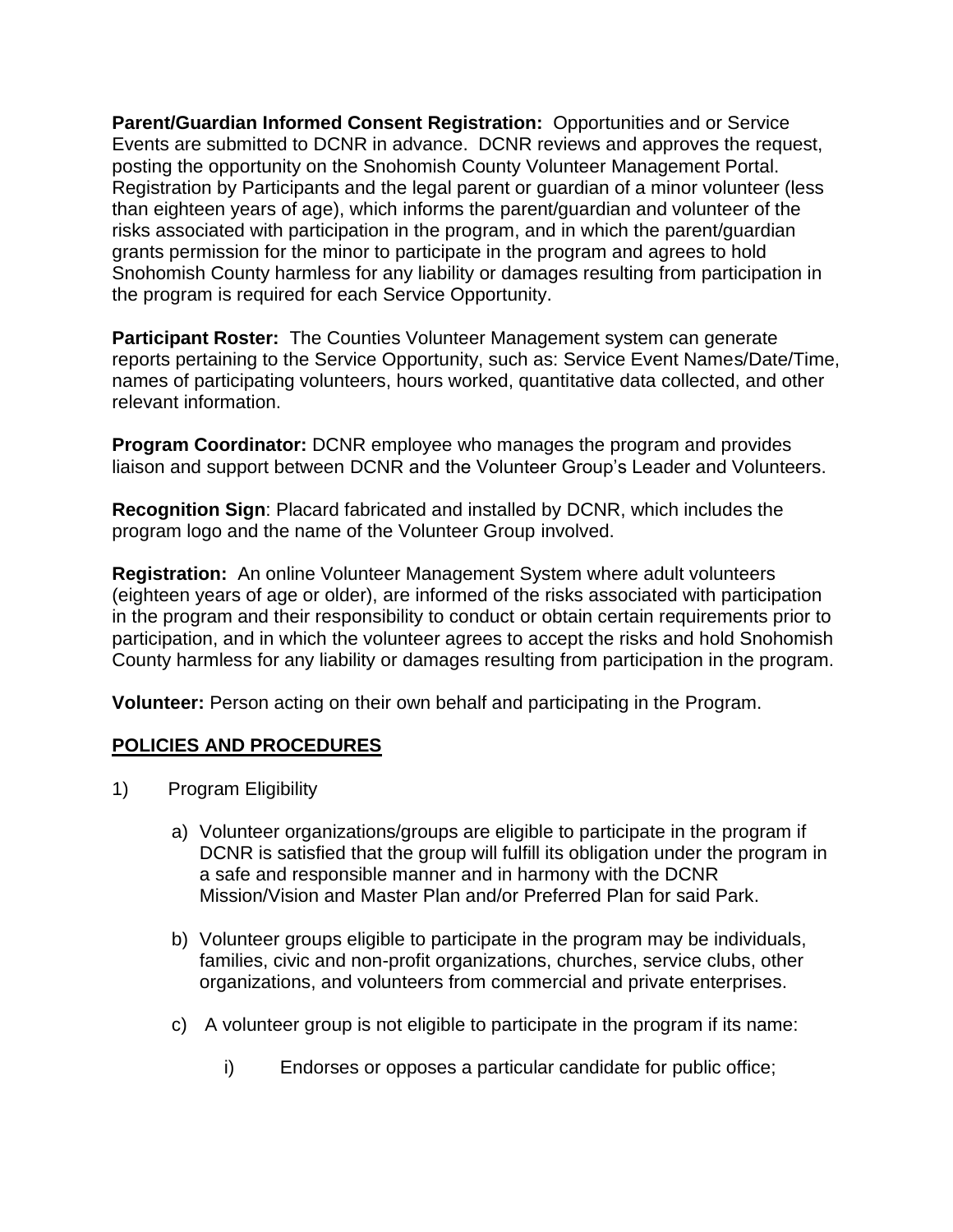- ii) Advocates a position on a specific political issue, initiative, referendum, or piece of legislation; or
- iii) Includes a reference to a political party
- d) Volunteer groups and/or individuals that have been denied participation in the program due to a lack of compliance to a previous agreement shall not eligible to participate for a period of five years following the termination of the previous agreement.
- e) Each volunteer group must have a designated Representative/Group Leader who functions as the group's primary liaison with the County. The group leader must be an adult (eighteen years of age or older).
- 2) Minors
	- a) All volunteers shall be fifteen years of age or older
	- b) Volunteers under the age of eighteen shall be registered with a Parent/Guardian Informed Consent completed before participating in any program activity
	- c) For every eight volunteers under the age of eighteen participating in an event, there shall be one adult supervisor (eighteen years of age or older).
- 3) Program Agreement
	- a) The program requires a two-year commitment by groups. Agreements will normally run for a minimum of two years.
	- b) After the initial two-year commitment has been fulfilled, a group will be considered active until the group requests to end their participation in the program or ceases to fulfill their responsibilities under the program.
	- c) If a group appears to have ceased to fulfill their program responsibilities, the program coordinator will try to contact the group leader by phone. If the group leader cannot be reached by phone, the coordinator will mail a letter to the address on file to remind the group of their commitment and request that they contact the coordinator. If the group does not contact the coordinator within thirty calendar days of the date of the letter, the agreement will be terminated and the group's status including recognition signs, web-links etc will be removed. The signs will remain the property of the County.
	- d) Groups shall submit a written proposal to DCNR improvement or service activity or event. The proposal shall include a complete description of the activity proposed, materials and techniques to be used, and a schedule of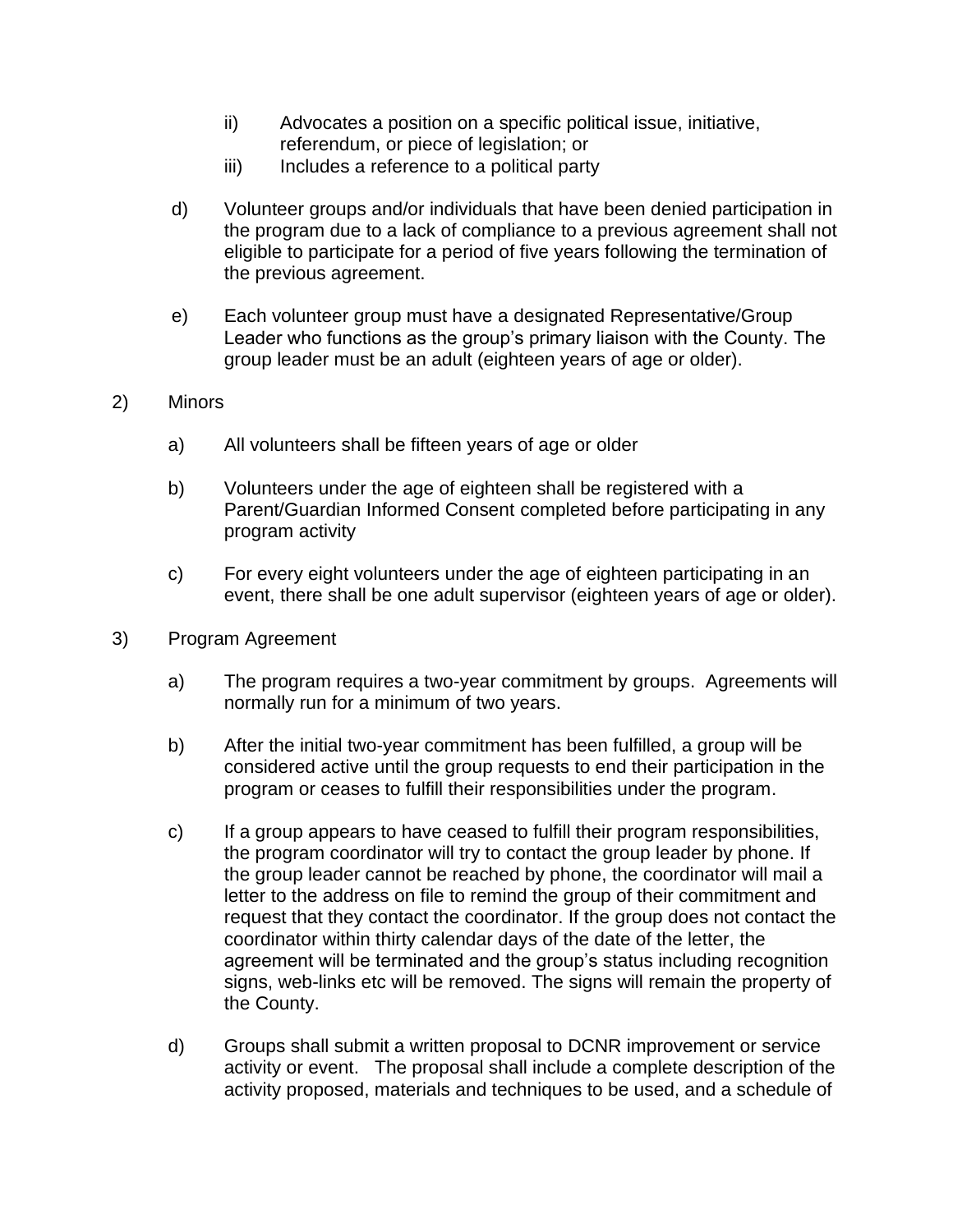work detailing all aspects of the proposal. The County may require the group to prepare a plan or sketches to adequately describe the scope and detail of work. A traffic or Safety control plan may be required. The County may require the group to prepare and submit a landscape plan. All work shall be in conformance with DCNR Engineering Design and Development Standards and Approved Standard. No work shall commence prior to the County's approval of the group's proposal and signed approval of the Friends of Agreement.

- e) DCNR may, at its discretion, temporarily suspend a group agreement because of maintenance or construction within the Park. DCNR will notify the group leader of the suspension. After these activities are completed, DCNR will restore the agreement and notify the group leader.
- 4) Adopted Park
	- a) The Park in question shall be a Snohomish County Park
	- b) DCNR will conduct a safety review before assigning a Park for adoption and may, at its discretion, decide that the section is not appropriate for adoption.
	- c) Adopted Parks will be assigned upon review of the groups demonstrated ability to foster and support the DCNR Mission/Vision and the Parks Master (and or Preferred Plan) for said Park.
- 6) Frequency of Service Opportunities.
	- a) Friends of groups should host at least two times per calendar year an event/activity
	- b) Additional events/service opportunities can be completed as needed to support the identified park.
- 7) Group Leader
	- a) The Group Leader as identified within the groups Bylaws shall sign the Agreement and act as the Group's primary liaison with the County.
	- b) The Group Leader is responsible for:
		- i) Ensuring that the Group complies with the provisions of the agreement, the program's safety guidelines and that the group's efforts support the Park Master Plan and other County rules;
		- ii) Attending county-provided safety training;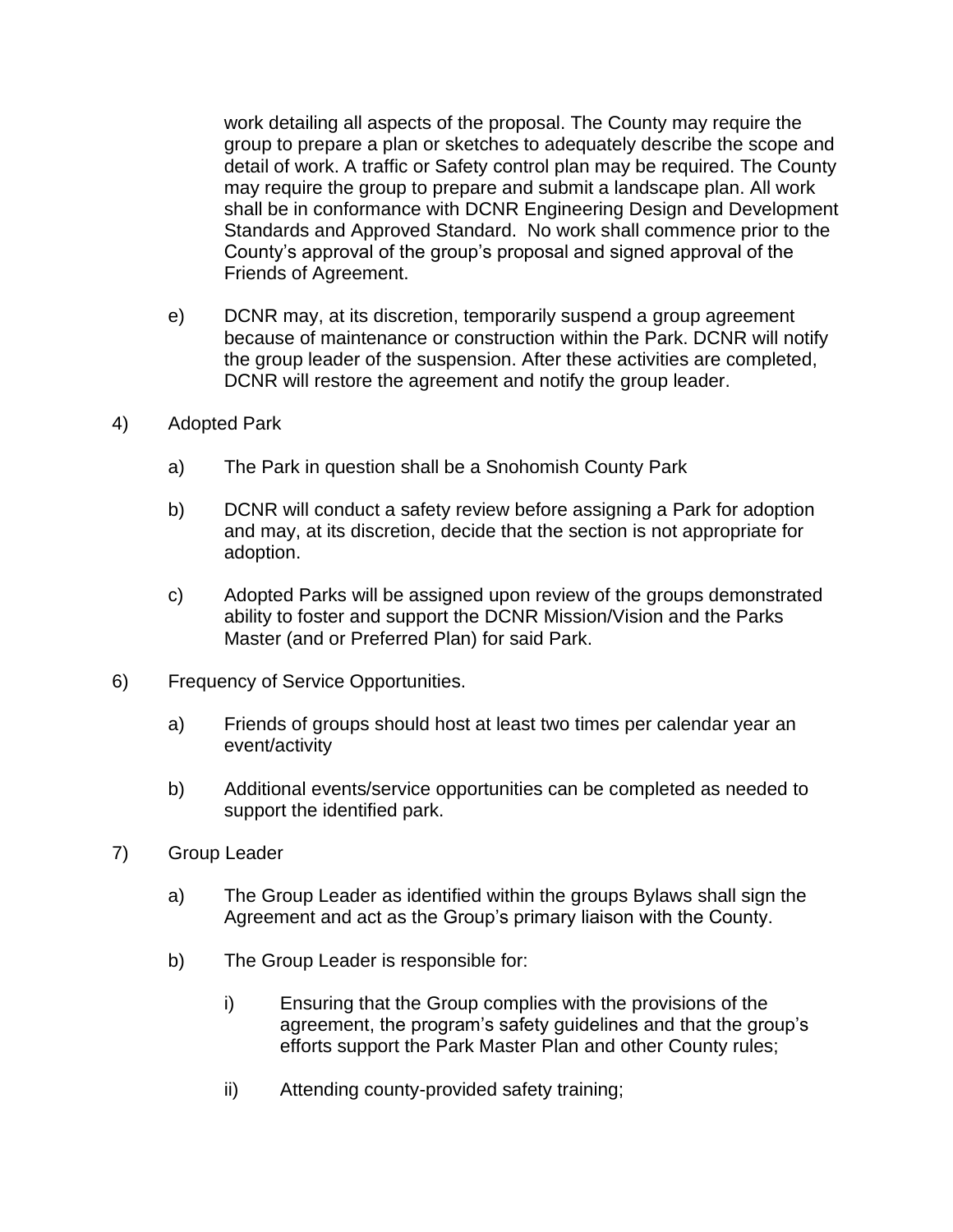- iii) Ensuring that each volunteer receives the appropriate training;
- iv) Making sure that each volunteer receives, and reviews safety training materials and aids provided by the County before participating in any program activities;
- v) Submitting Service Opportunity Requests;
- vi) Ensuring that activities/events are conducted in a safe manner;
- vii) Ensuring that only registered adult volunteers (eighteen years of age or older) are participating in any program activity;
- viii) Making sure that each volunteer under the age of eighteen is registered and has a completed Parent/Guardian Informed Consent Form before participating in any program activity;
- ix) Filing all required reports and forms with the Program Coordinator; and
- x) Reporting any injuries incurred by volunteers during activities/events to the County and communicating with the Program Coordinator as necessary to ensure smooth conduct of the program.
- 8) Program Support
	- a) DCNR will provide:
		- i) A standardized online Volunteer Event Management system including registration, event/activity details, training requisites, etc.;
		- ii) Safety training for group leaders;
		- iii) Safety training materials and aids for the Group to use in training volunteers;
		- iv) Safety equipment and supplies for clean-up events;
	- b) DCNR will provide support for removal of collected materials (e.g. ivy pull event) by the Group during clean-up events and arrange for the removal of those hazardous materials.
	- c) In recognition of the Group's work, DCNR will fabricate and install signs recognizing the group.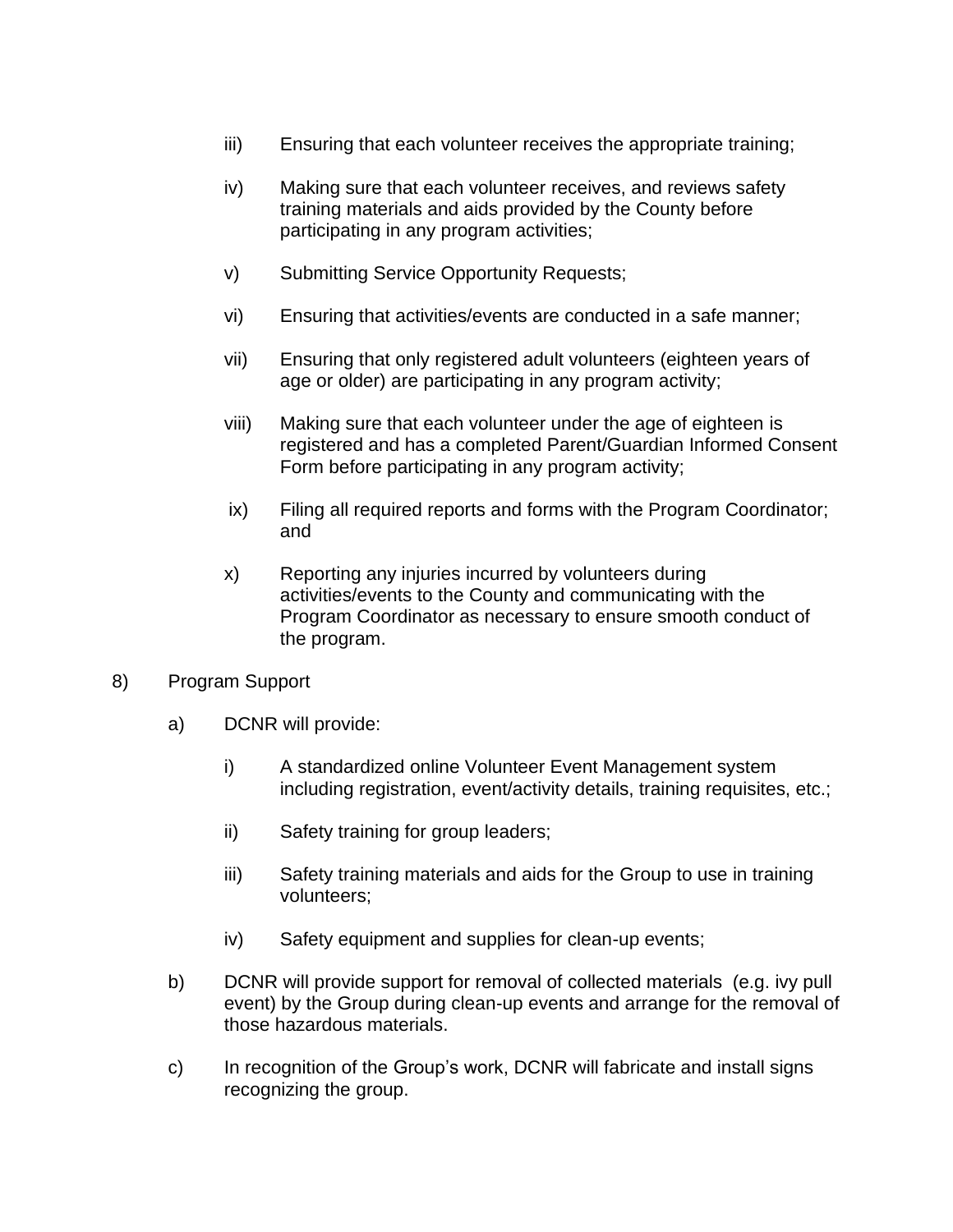- 9) Recognition Signs
	- a) Recognition signs shall follow a standard design, including size and color, selected by DCNR. The standard design will include the name of the Group and the Program logo.
	- b) Recognition signs shall only include the name of the Group or similar identifier.
	- c) Signs will typically be placed at the entrance to the park, on the right shoulder. Sign location shall be determined by DCNR.
- 10) Recycling
	- a) Recycling is encouraged, but not required.
	- b) Proceeds from the sale of recyclable items shall belong to the Volunteer Group.
- 11) Hazardous Materials
	- a) Volunteers shall not handle hazardous materials or materials they suspect to be hazardous (see list in definitions section).
	- b) Volunteers who encounter anything they suspect to be hazardous must not touch it or pick it up but must take appropriate precautions and report the location and description of the material to Parks on the Participant Roster.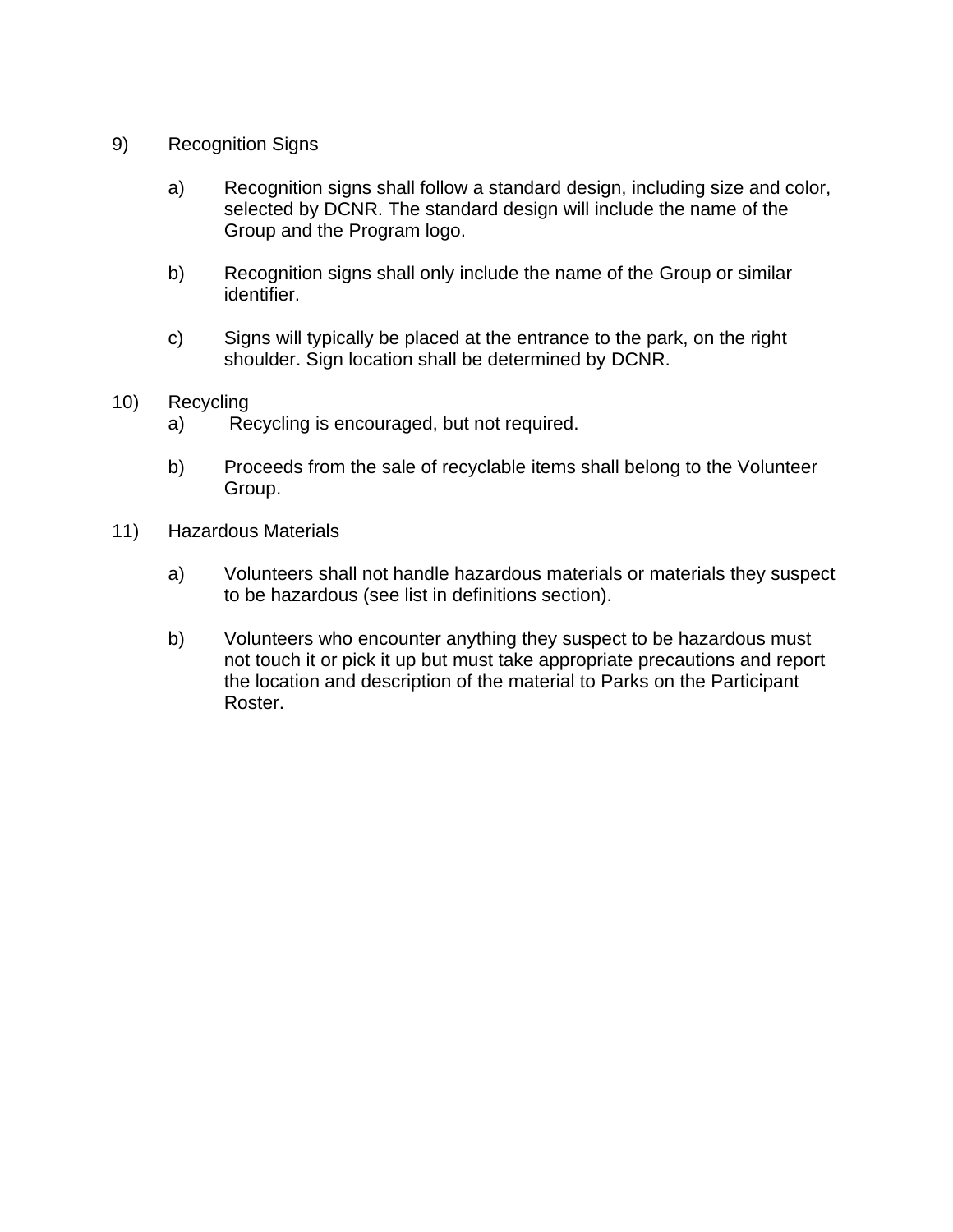#### **Appendix A**

### **THE FRIENDS OF / ADVOCATES OF "ANYTOWN PARK"**

### **ARTICLE I – NAME**

Section 1. The name of this corporation shall be The Friends of or Advocates of Anytown Park, Inc., hereinafter referred to as the Association ("Association").

Section 2. The headquarters of this Association is located at: 250 Chestnut Street, Anytown, WA 98026

### **ARTICLE II – PURPOSE**

Section 1. The purpose of this Association shall be to maintain a nonprofit organization of interested persons to advance and encourage appreciation, understanding, enjoyment, and public use of the\_\_\_\_\_\_\_ Park, and to cooperate and support the Master Plan of said Park and the Mission/Vision of Snohomish County DCNR.

Section 2. This association shall work in conjunction with the officers and staff of DCNR to achieve these ends, to acquaint the community with the needs of the Park, and to help improve their Public Space.

Section 3. The association shall operate in full compliance with IRS Code Section 501 (c) (3)

#### **ARTICLE III – MEMBERSHIP**

Section 1. Any person or organization who supports the purposes of the Association may become a member of the Association by (e.g. payment of annual dues in effect at the time.) Members are known as Friends.

Section 2. The dues schedule shall be approved by vote of the Association at its annual meeting.

Section 3. Each member and organizational representative shall be entitled to cast one vote on all matters which come before a meeting of the Association.

Section 4. Each member and association representative shall sign a conflict-of-interest or duty policy intended to help ensure that when actual or potential conflicts of interest arise, the association has a process in place under which the affected individual will advise the governing body about all the relevant facts concerning the situation.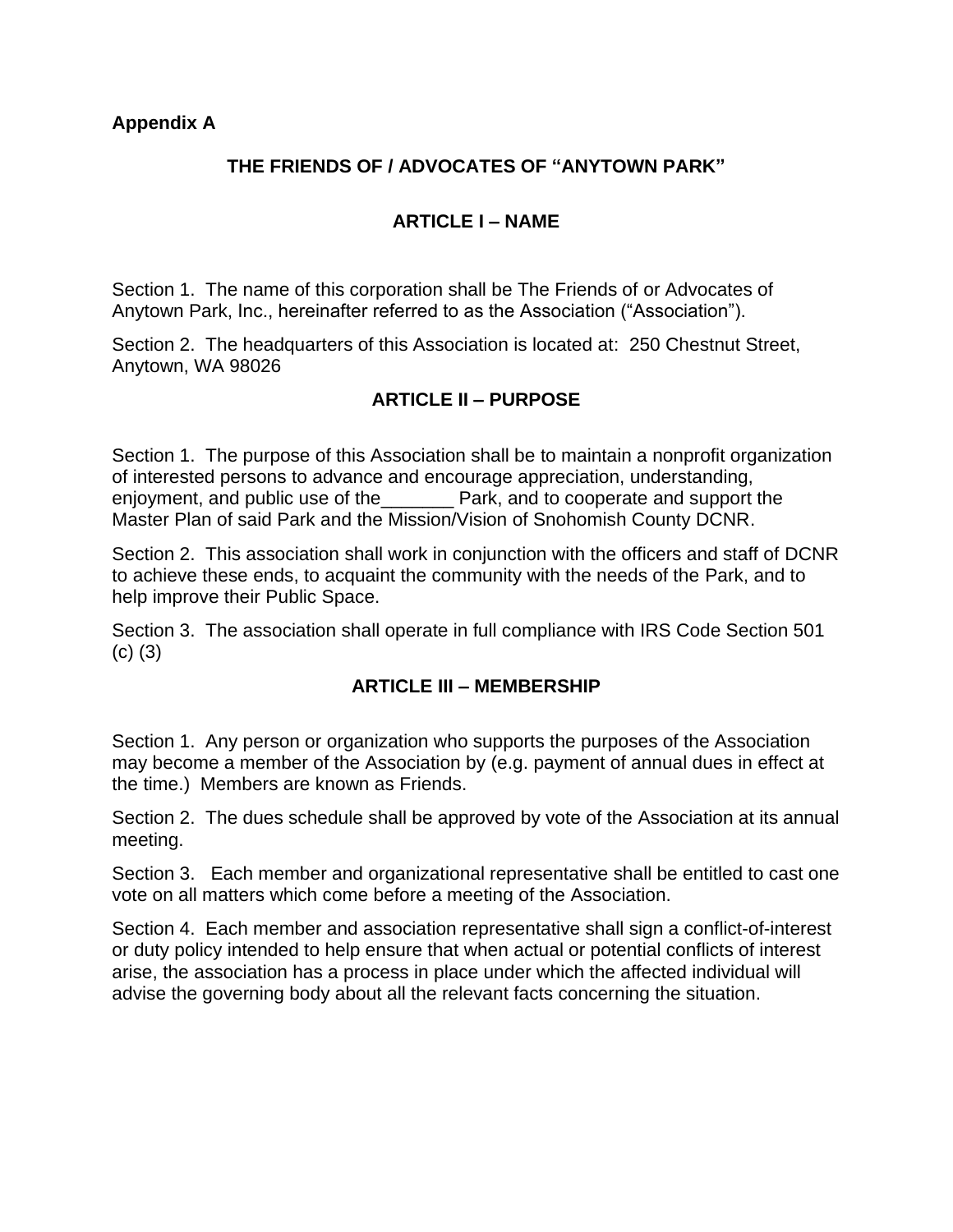#### **ARTICLE IV – BOARD OF DIRECTORS**

Section 1. The management of the Association shall be vested in a board of directors ("the board") consisting of at least 5 but not more than 10 members, including the officers. An immediate past president continues to serve on the board an additional year.

Section 2. The management as defined in Article IV, Section 1 will serve as the Executive Planning Team to determine and oversee projects and programs that will increase fundraising for the association as well as provide public awareness about the importance of the Park and of the Friends.

Section 3. The term of directors is three consecutive years. They are eligible for reelection for one additional term and then must wait one year before being considered for a new term.

Section 4. One-third of the directors shall be elected by the Association each year at the annual meeting to replace those directors whose terms are expiring in that year.

Section 5. The officers of the Association shall be a president, vice president, treasurer, secretary, each being a board member.

Section 6. The term of the president, vice president and other officers is one year; however, they may continue to serve, if reelected, for an additional term.

Section 7. The president shall appoint a nominating committee chairperson who shall be either a director or a Friend from the general membership. He/she shall appoint at least three Friends to serve on this committee. Included in the committee must be a member from the preceding year. The committee shall present a slate of nominees for election as officers and directors at the annual meeting of the Association. Election requires a majority vote by those present.

Section 8. When a vacancy occurs among the officers, the nominating committee shall present for nomination one or more names of current Friends to fill the unexpired term to the board. Vacancies shall be filled by a majority vote of directors at any duly constituted meeting of the board.

Section 9. Vacancies among the directors may be left open until the next annual meeting, or may be filled at any regular board meeting by a vote of the majority. Directors so elected serve until the next annual meeting, when they could stand for election to a full term as outlined in Section 3 above.

Section 10. Removal Procedure. A board member or officer may be removed for cause by vote of two-thirds of the board members attending a regularly scheduled meeting where the item had been placed on the written agenda distributed at least two weeks prior to the meeting.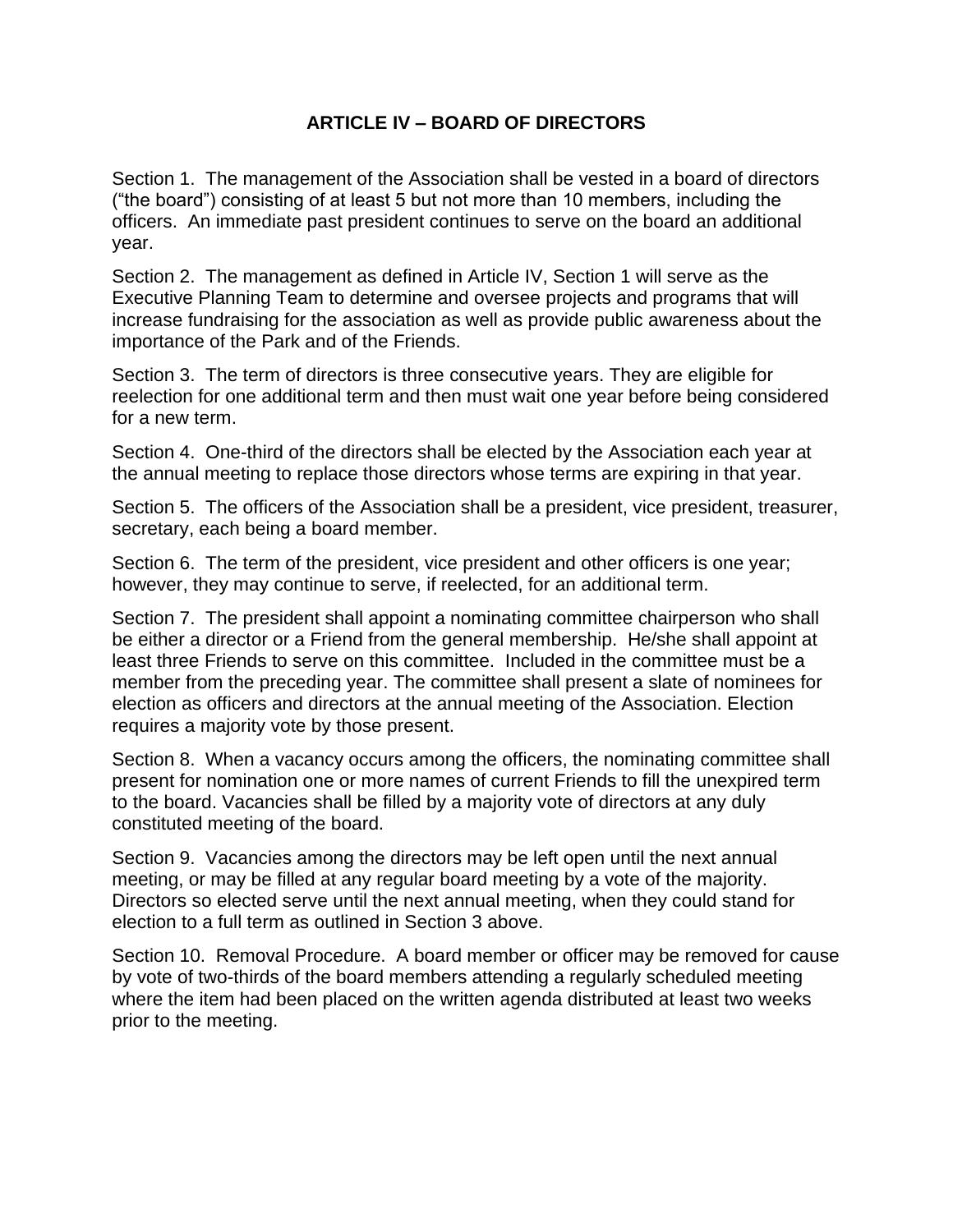### **ARTICLE V – DUTIES OF THE OFFICERS**

Section 1. The president shall preside at all meetings of the Association and of the board and appoint standing committees (membership, program, public relations, etc.) and the chairpersons thereof. The president is an ex officio member of all committees, except the nominating committee. The president is also responsible for the signing of checks.

Section 2. The vice president shall, in the absence or disability of the president, perform all the functions of the president with the exception of the duty of signing checks during such absence or disability.

Section 3. The treasurer shall be responsible for handling all monies of the Association and shall keep appropriate and accurate records. Any check or disbursement must be signed by the president, except in the event of the disability of the president, the treasurer shall be responsible for signing checks*.* A financial report shall be presented at all meetings of the board and at the annual meeting of the Association.

Section 4. The secretary shall keep a record of all meetings of the board and of the Association. The secretary shall distribute a draft of the minutes prior to each meeting, and record for the permanent record any corrections made at the time of acceptance. At the end of each year, the secretary shall provide a complete set of the official minutes to the Friends Office for long-term retention.

# **ARTICLE VI – EXECUTIVE COMMITTEE**

Section 1. An executive committee shall consist of the officers and the immediate past president and shall meet at the discretion of the president between meetings of the board of directors. Recommendations made by the committee shall be submitted to the board for approval at its next meeting.

Section 2. ARTICLE VII – EXECUTIVE LEADERSHIP TEAM The executive leadership team shall be comprised of the board of directors. See Article IV, Section 2 above. The management team will meet quarterly to develop programs and projects that will increase fundraising as well as the visibility of the library and the Friends. The Executive Leadership Team will determine and assign task forces to implement these programs and projects and will oversee their accomplishment.

### **ARTICLE VII – MEETINGS**

Section 1. The annual meeting of the Association shall be held once a year, at a time and place determined by the board. Fifteen (15) members shall constitute a quorum, and action on motions shall be decided by a vote of a majority of those present. Notices of meetings shall be sent two weeks in advance of the date thereof.